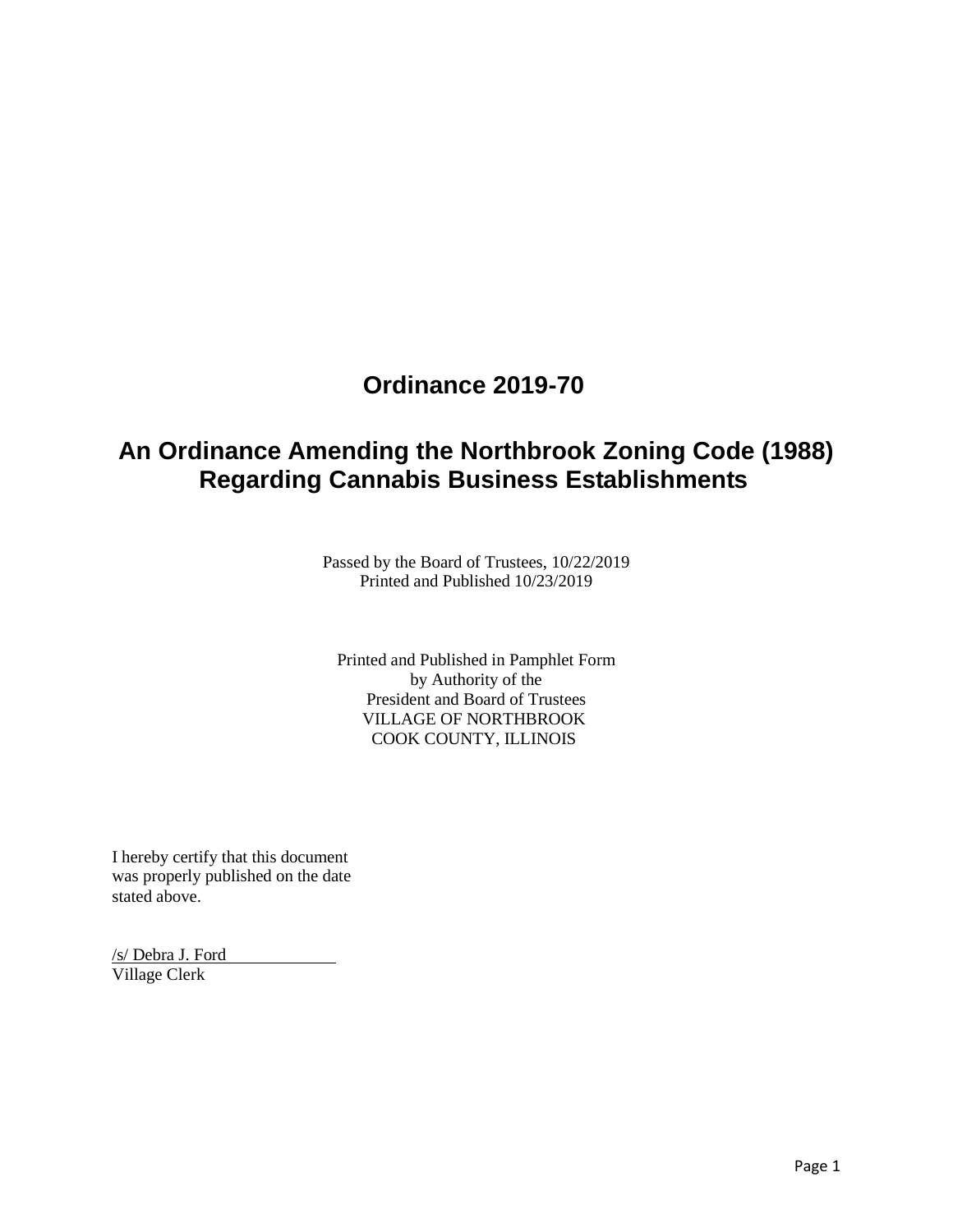## **Ordinance 2019-70**

BE IT ORDAINED by the President and Board of Trustees of the Village of Northbrook, County of Cook and State of Illinois THAT:

### **An Ordinance Amending the Northbrook Zoning Code (1988) Regarding Cannabis Business Establishments**

shall be, and is hereby, adopted as follows:

#### Section 1. BACKGROUND.

On June 25, 2019, Governor J.B. Pritzker signed into law Public Act 101-0006, entitled the "Cannabis Regulation and Tax Act" (410 ILCS 705/1 *et seq*., the "*Act*"). The Act legalizes the sale, possession and use of cannabis sativa and its derivatives and subspecies ("*Cannabis*") for recreational purposes by adults over age 21 starting January 1, 2020.

The Act grants municipalities limited authority to regulate commercial cannabis facilities, including cultivation centers, dispensaries, infusers, processors, and craft growers intending to serve recreational customers (collectively, "*Cannabis Business Establishments*").

On June 25, 2019, the Village's Board of Trustees adopted Resolution No. 19-97 which determined that it was in the best interest of the Village and its residents to direct the Village's Plan Commission to evaluate the classification of Cannabis Business Establishments and recommend to the Board of Trustees whether any, some, or all types of Cannabis Business Establishments should be allowed by special permit under the Zoning Code, as well as such other regulations as may be necessary, important, or beneficial to the Village and its residents, including, without limitation, whether and under what conditions should on-premises consumption of recreational Cannabis be allowed. Resolution No, 19-97 also directed the Plan Commission to hold a public hearing on the proposed Zoning Code amendments and to make a recommendation to the Board of Trustees regarding the same.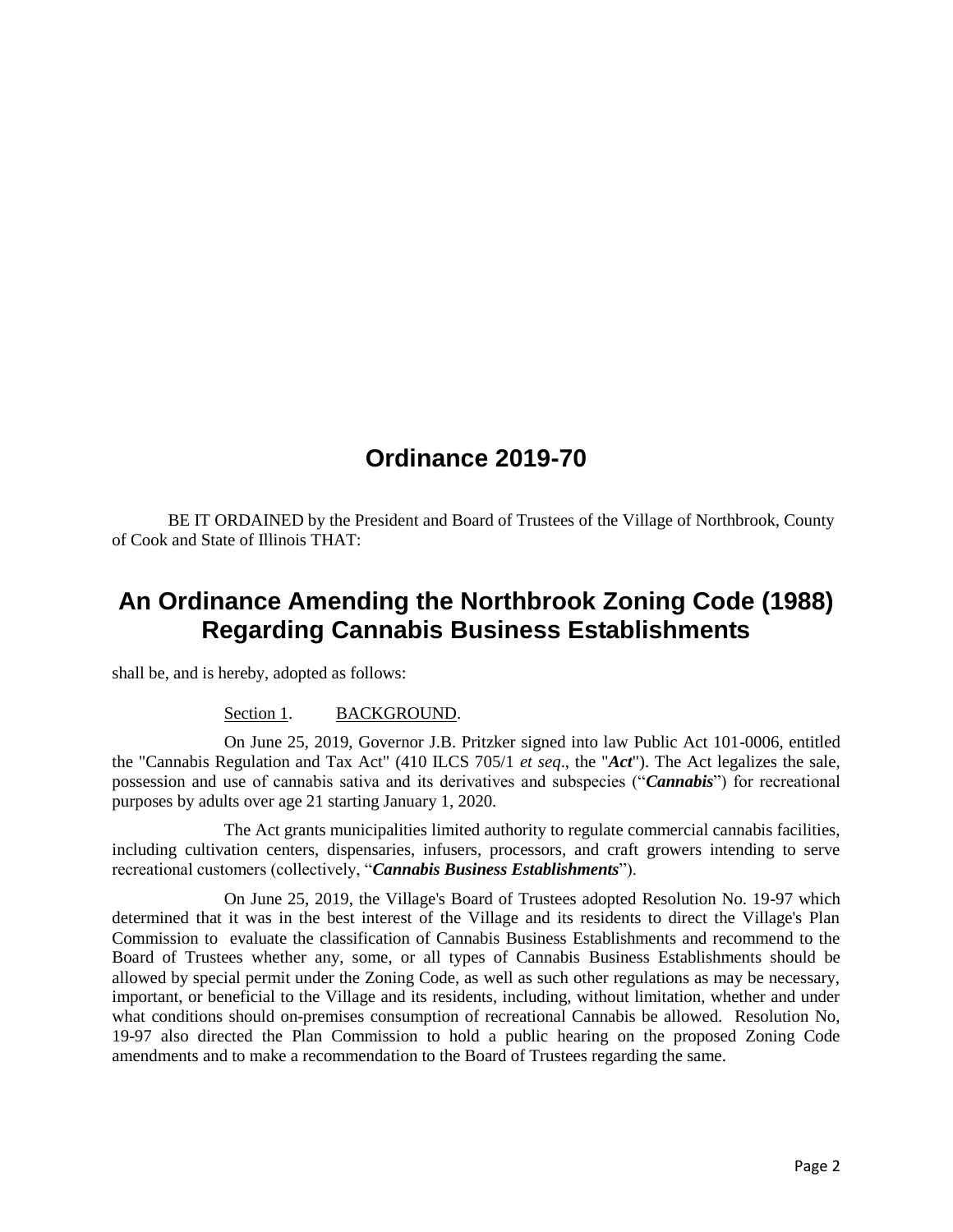The Village has initiated an application to consider amending various sections of the Northbrook Zoning Code (1988), as amended ("*Zoning Code*") concerning the definitions, standards and procedures for authorizing and regulating Cannabis Business Establishments in the Village of Northbrook ("*Text Amendments*").

The Village President and Board of Trustees have determined that it is in the best interest of the Village and its residents to adopt the Text Amendments as set forth in this Ordinance in accordance with and pursuant to the Village's home rule powers.

#### Section 2. PUBLIC HEARING

A public hearing to consider the proposed Text Amendments was duly advertised in *The Northbrook Star* on August 1, 2019 and held at the Plan Commission's regular meeting on August 20, 2019. The public hearing was subsequently continued to the September 17, 2019 Plan Commission meeting. On October 1, 2019, the Plan Commission recommended, by Plan Commission Resolution No. 19-PC-16, that the President and the Board of Trustees approve the Text Amendments.

#### Section 3. AMENDMENTS TO ZONING CODE.

The Zoning Code shall be amended as set forth in *Exhibit A*, attached to and, by this reference, made a part of, this Ordinance.

#### Section 4. EFFECTIVE DATE.

This Ordinance shall be in full force and effect following its passage, approval, and publication in pamphlet form in the manner required by law.

Adopted: 10/22/2019

| <b>RESULT:</b>   | <b>ADOPTED [UNANIMOUS]</b>                      |
|------------------|-------------------------------------------------|
| <b>MOVER:</b>    | Muriel Collison, Trustee                        |
| <b>SECONDER:</b> | <b>Bob Israel, Trustee</b>                      |
| AYES:            | Frum, Ciesla, Israel, Collison, Han, Ross, Hebl |

ATTEST:

/s/ Sandra E. Frum Village President

/s/ Debra J. Ford Village Clerk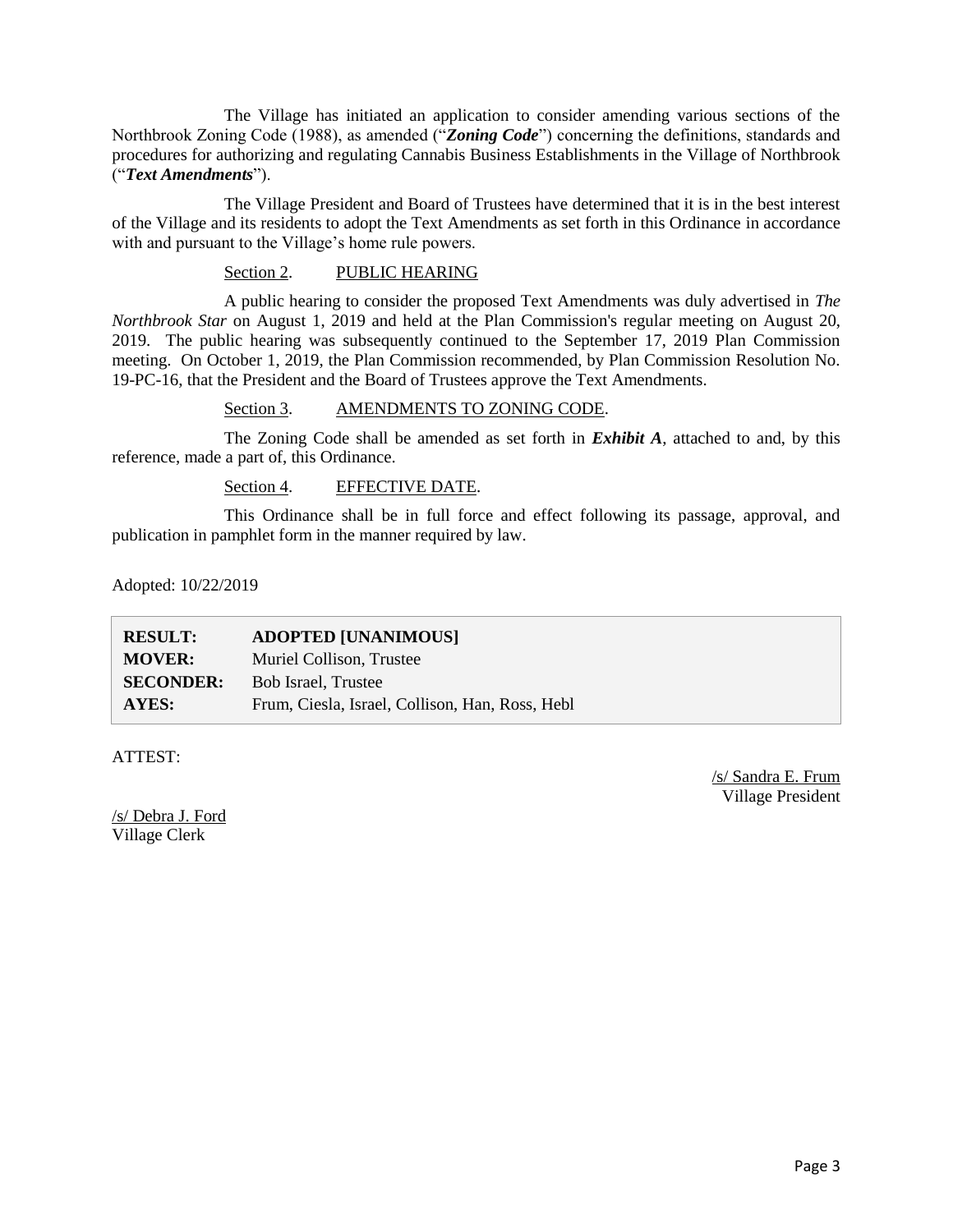### **EXHIBIT A**

### **ZONING CODE AMENDMENTS**

The following provisions of the Zoning Code shall be, and is hereby, amended, as follows: [added text **bold and double underlined**; deleted text **struck through**]:

A. Subsection E of use table, entitled "Retail Trade," in Section 5-102, entitled "**Permitted Uses, Conditional Uses, and Special Permit Uses**," of Article V, entitled "**Commercial Districts**," shall be amended to add the following uses:

| <b>COMMERCIAL DISTRICTS USE LIST</b> |                                      |       |       |       |       |       |
|--------------------------------------|--------------------------------------|-------|-------|-------|-------|-------|
| <b>VILLAGE SIC</b><br><b>CODE</b>    | <b>DESCRIPTIVE TEXT</b>              | $C-1$ | $C-2$ | $C-3$ | $C-4$ | $C-5$ |
| 5912.01                              | <b>Medical Cannabis Dispensary</b>   |       | S     |       |       |       |
| 5912.02                              | <b>Adult Use Cannabis Dispensary</b> |       |       |       |       |       |

B. New Subsections, under the category "Retail Trade," shall be added to the table in Section 5-105, entitled "**Specific Approval Criteria for Conditional Uses and Special Permit Uses**," of Article V, entitled "**Commercial Districts**":

|                                             | SPECIFIC APPROVAL CRITERIA FOR CONDITIONAL USES AND SPECIAL PERMIT USES                                                                                                                                                                                                                                                                                                                                                                                                                                                                                                                                                    |
|---------------------------------------------|----------------------------------------------------------------------------------------------------------------------------------------------------------------------------------------------------------------------------------------------------------------------------------------------------------------------------------------------------------------------------------------------------------------------------------------------------------------------------------------------------------------------------------------------------------------------------------------------------------------------------|
| <b>VILLAGE</b><br><b>SIC</b><br><b>CODE</b> | <b>DESCRIPTIVE TEXT</b>                                                                                                                                                                                                                                                                                                                                                                                                                                                                                                                                                                                                    |
| 5912.01                                     | <b>Medical Cannabis Dispensary and Adult Use Cannabis Dispensary</b>                                                                                                                                                                                                                                                                                                                                                                                                                                                                                                                                                       |
| and<br>5912.02                              | All Medical Cannabis Dispensaries and Adult Use Cannabis Dispensaries<br>1.<br>must obtain and, at all times, maintain a valid professional license issued by<br>the Illinois Department of Financial and Professional Regulation to operate a<br><b>Cannabis Dispensary. Copies of all state licenses as well as all renewals shall</b><br>be provided to the Village Manager no later than 30 days of issuance as well<br>as copies of corresponding application materials, including all required<br>declarations, and<br>certifications,<br>affidavit,<br>state<br>for<br><b>licenses</b><br>and                       |
|                                             | corresponding license renewals.                                                                                                                                                                                                                                                                                                                                                                                                                                                                                                                                                                                            |
|                                             | 2.<br><b>Medical Cannabis Dispensaries and Adult Use Cannabis Dispensaries shall</b><br>maintain all mandatory signage required by state or federal law.                                                                                                                                                                                                                                                                                                                                                                                                                                                                   |
|                                             | <b>Additional Application Requirements. In addition to the minimum application</b><br>3 <sub>1</sub><br>requirements set forth in Article V of this Zoning Ordinance, applicants for a<br>special permit for a Medical Cannabis Dispensary or Adult Use Cannabis<br>Dispensary must submit their draft application for the Cannabis Dispensary<br>that they plan to provide to the Illinois Department of Financial and<br>Professional Regulation or, where applicable, to the Illinois Department of<br>Agriculture, to receive the State license. These materials shall include, at<br>minimum, the following elements: |
|                                             | The names and addresses of all principal officers of the dispensing<br>a.<br>organization that will operate the Cannabis Dispensary:                                                                                                                                                                                                                                                                                                                                                                                                                                                                                       |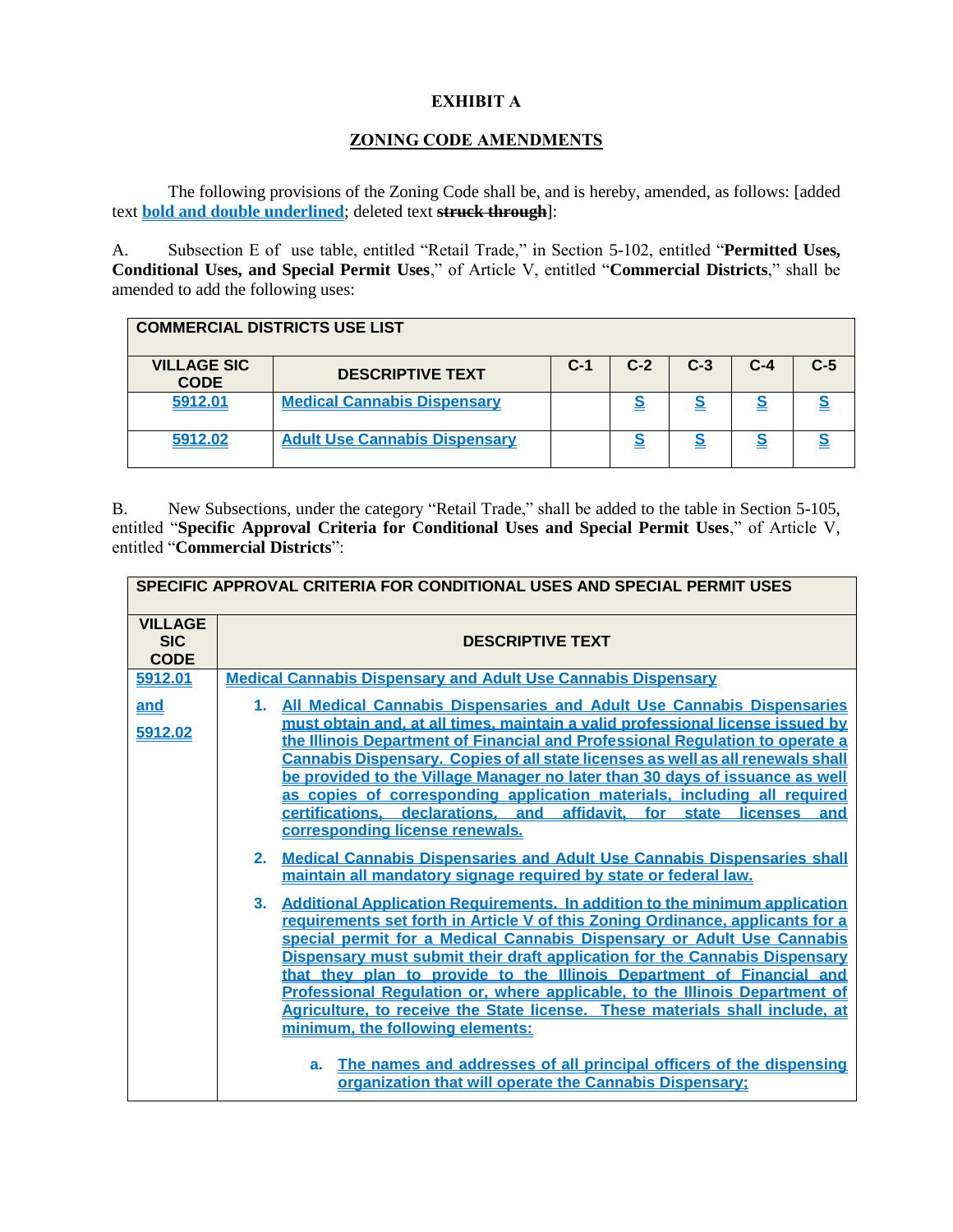|    | b. A description of the process of dispensing cannabis from the<br>proposed Cannabis Dispensary:                                                                                                                                                                                                                                                                                                                                                 |
|----|--------------------------------------------------------------------------------------------------------------------------------------------------------------------------------------------------------------------------------------------------------------------------------------------------------------------------------------------------------------------------------------------------------------------------------------------------|
|    | c. A description of air treatment systems that will be installed to reduce<br>odors; and                                                                                                                                                                                                                                                                                                                                                         |
|    | d. A plan for community engagement.                                                                                                                                                                                                                                                                                                                                                                                                              |
|    | Information, documents, and plans submitted pursuant to this section may<br>be in draft format pending approval from the Illinois Department of Finance<br>and Professional Regulation. The Village reserves the right to request and<br>inspect any additional materials submitted by the proposed dispensing<br>organization to the Illinois Department of Financial and Professional<br>Regulation as part of the application review process. |
|    | 4. Drive-Through Windows and Facilities Prohibited. Medical Cannabis<br>Dispensaries and Adult Use Cannabis Dispensaries shall not be permitted to<br>have any accessory drive-through facilities or provide drive-through or<br>"curbside" delivery service.                                                                                                                                                                                    |
|    | 5. Signage. Notwithstanding any provision of this Zoning Code to the contrary.<br>the following signage standards are applicable to Medical Cannabis<br><b>Dispensaries and Adult Use Cannabis Dispensaries:</b>                                                                                                                                                                                                                                 |
|    | a. Exterior signs on the building shall not completely cover the windows<br>of the Medical Cannabis Dispensary or Adult Use Cannabis<br>Dispensary.                                                                                                                                                                                                                                                                                              |
|    | b. Electronic message boards are not permitted in connection with an<br>adult use cannabis business establishment.                                                                                                                                                                                                                                                                                                                               |
|    | Signage shall not contain cannabis imagery such as cannabis leaves,<br>C.<br>plants, smoke, paraphernalia, or cartoonish imagery oriented toward<br>youth, or language referencing cannabis.                                                                                                                                                                                                                                                     |
|    | The special permit ordinance authorizing the Medical Cannabis<br>d. I<br>Dispensary or Adult Use Cannabis Dispensary shall include a signage<br>plan depicting the allowed exterior signs for the dispensary.                                                                                                                                                                                                                                    |
|    | 6. Security and Video Surveillance. Each Medical Cannabis Dispensary and<br><b>Adult Use Cannabis Dispensary must install and maintain in good working</b><br>order security, video surveillance, and inventory protection and control<br>systems: (a) as required by applicable state laws and regulations; and (b) in<br>conformance with a security plan approved in advance by the Village Chief of<br>Police.                               |
| 7. | Lighting. All interior, exterior and site lighting for Medical Cannabis<br>Dispensaries and Adult Use Cannabis Dispensaries must be installed and<br>maintained in good working order and of sufficient wattage for security<br>cameras and the safety of customers and employees.                                                                                                                                                               |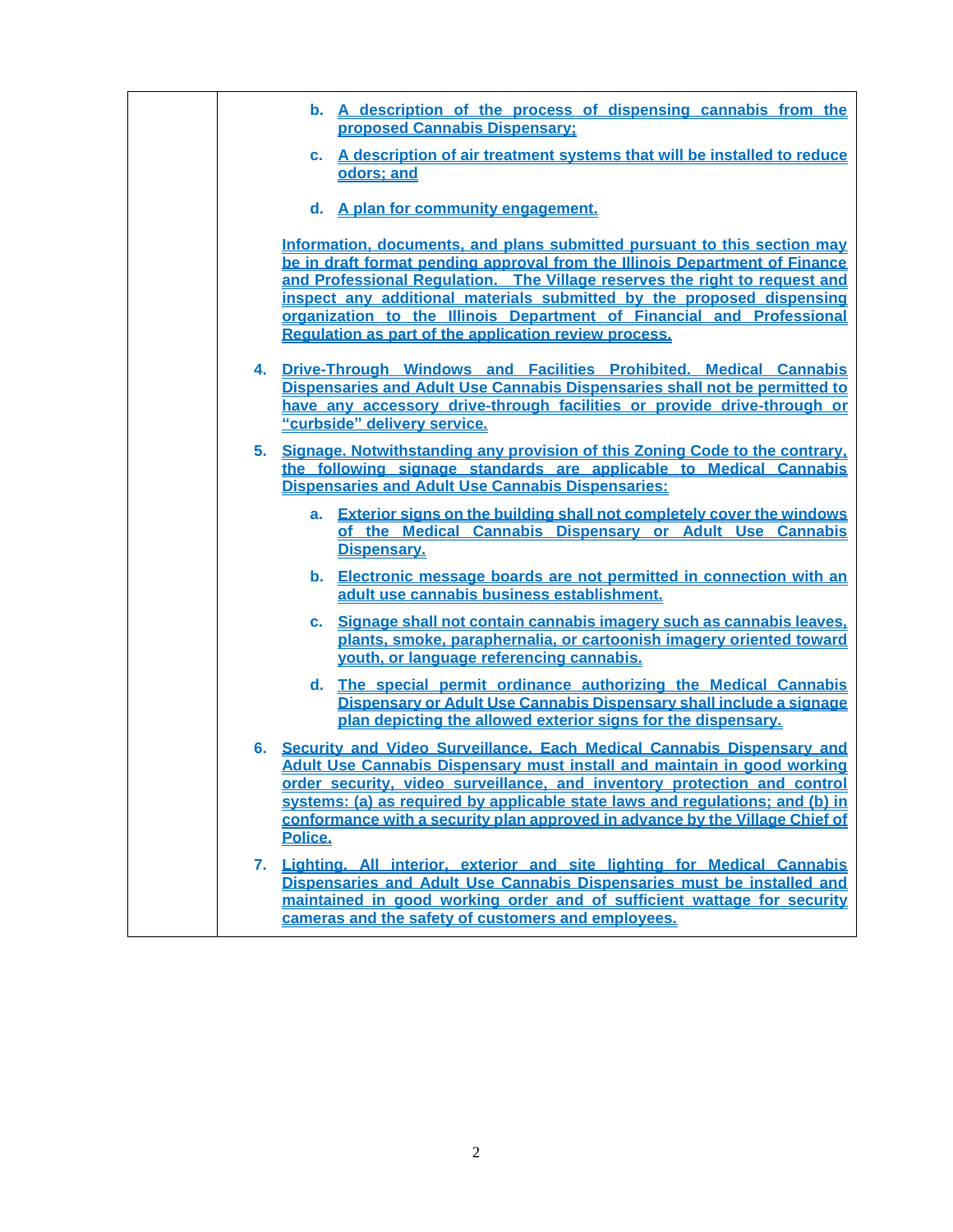|  | 8.<br><b>On-Site Conduct.</b>                                                                                                                                                                                                         |
|--|---------------------------------------------------------------------------------------------------------------------------------------------------------------------------------------------------------------------------------------|
|  | a. Loitering is prohibited on any zoning lot used as a Medical Cannabis<br>Dispensary or Adult Use Cannabis Dispensary, including all<br>accessory parking lots.                                                                      |
|  | b. It shall be prohibited to smoke, inhale or consume cannabis products<br>within Medical Cannabis Dispensary or Adult Use Cannabis<br>Dispensary, in any accessory parking lot, or anywhere on the zoning<br>lot of such dispensary. |
|  | No person under the age of 21 may be permitted within any Medical Cannabis<br>9.<br>Dispensary or Adult Use Cannabis Dispensary, except as authorized by state<br><u>law.</u>                                                         |
|  | 10. Hours of Operation. Medical Cannabis Dispensaries and Adult Use Cannabis<br>Dispensaries may operate only between 7:00 a.m. and 10:00 p.m.                                                                                        |
|  | 11. Restricted Locations. No Medical Cannabis Dispensary or Adult Use<br>Cannabis Dispensary may be located on any lot that is:                                                                                                       |
|  | Less than 1,500 feet from any other existing and operating Medical<br>$a_{-}$<br>Cannabis Dispensary or Adult Use Cannabis Dispensary, including<br>those located outside of the corporate limits of the Village of<br>Northbrook.    |
|  | b. Less than 250 feet from any lot used for a pre-existing public or<br>private preschool or elementary or secondary school or day care<br>center, day care home, group day care home, or part day child care<br>facility.            |
|  | c. Located within the Village Green Overlay District.                                                                                                                                                                                 |

C. Section 6-105, entitled "**Specific Approval Criteria for Conditional Uses and Special Permit Uses**," of Article VI, entitled "**Office Districts**" shall be amended to modify the existing Specific Approval Criteria for Medical Cannabis Dispensaries as follows:

|                               | SPECIFIC APPROVAL CRITERIA FOR CONDITIONAL USES AND SPECIAL PERMIT USES |                                                                                                                                                                                                                                                                                                                                                                                                                                                                                                                                                                             |  |
|-------------------------------|-------------------------------------------------------------------------|-----------------------------------------------------------------------------------------------------------------------------------------------------------------------------------------------------------------------------------------------------------------------------------------------------------------------------------------------------------------------------------------------------------------------------------------------------------------------------------------------------------------------------------------------------------------------------|--|
| <b>VILLAGE</b><br><b>CODE</b> | <b>SIC</b>                                                              | <b>DESCRIPTIVE TEXT</b>                                                                                                                                                                                                                                                                                                                                                                                                                                                                                                                                                     |  |
| 5912.01                       |                                                                         | <b>Medical Cannabis Dispensary</b>                                                                                                                                                                                                                                                                                                                                                                                                                                                                                                                                          |  |
|                               |                                                                         | 1. All Medical Cannabis Dispensaries must obtain and, at all times,<br>maintain a valid professional license issued by the Illinois<br>Department of Financial and Professional Regulation to operate a<br>medical cannabis dispensary. Copies of all state licenses as well<br>as all renewals shall be provided to the Village Manager no later<br>than 30 days of issuance as well as copies of corresponding<br>application materials, including all required certifications,<br>declarations, and affidavit, for state licenses and corresponding<br>license renewals. |  |
|                               |                                                                         | 2. Medical Cannabis Dispensaries shall maintain all mandatory<br>signage required by state or federal law.                                                                                                                                                                                                                                                                                                                                                                                                                                                                  |  |
|                               |                                                                         | 3. No Medical Cannabis Dispensary may be located within 1,000 feet<br>of the property line of a pre-existing public or private preschool or<br>elementary or secondary school or day care center, day care                                                                                                                                                                                                                                                                                                                                                                  |  |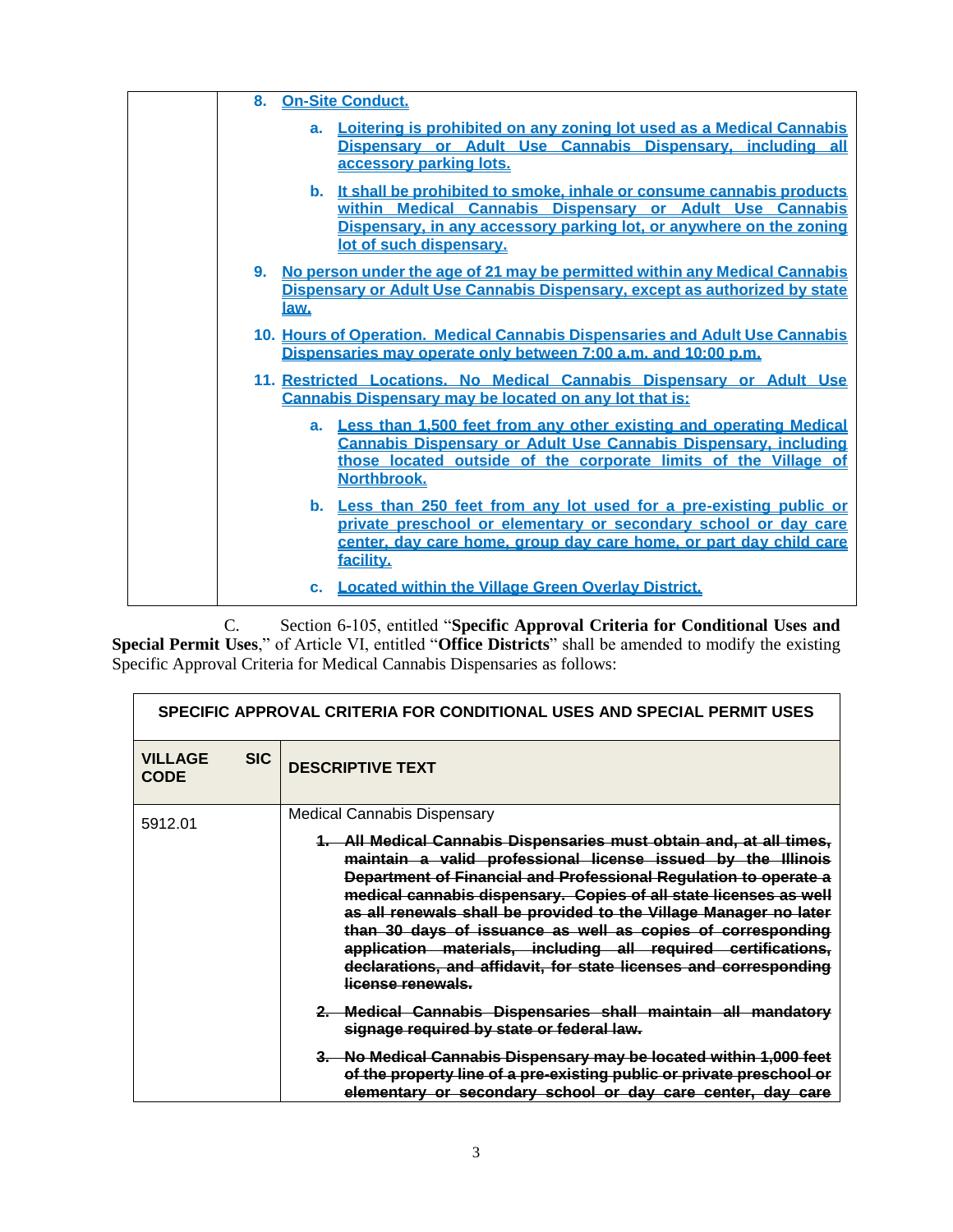| home, group day care home, part day child care facility, or any<br>other licensed Medical Cannabis Dispensary.                                                                                                                                                                                                                                                                                                                                                                                                                                                                                                                                                                                                                        |
|---------------------------------------------------------------------------------------------------------------------------------------------------------------------------------------------------------------------------------------------------------------------------------------------------------------------------------------------------------------------------------------------------------------------------------------------------------------------------------------------------------------------------------------------------------------------------------------------------------------------------------------------------------------------------------------------------------------------------------------|
| 1. All Medical Cannabis Dispensaries must obtain and, at all times,<br>maintain a valid professional license issued by the Illinois<br>Department of Financial and Professional Regulation to operate a<br><b>Medical Cannabis Dispensary. Copies of all state licenses as well</b><br>as all renewals shall be provided to the Village Manager no later<br>than 30 days of issuance as well as copies of corresponding<br>application materials, including all required certifications,<br>declarations, and affidavit, for state licenses and corresponding<br>license renewals.                                                                                                                                                    |
| 2. Medical Cannabis Dispensaries shall maintain all mandatory<br>signage required by state or federal law.                                                                                                                                                                                                                                                                                                                                                                                                                                                                                                                                                                                                                            |
| 12. Additional Application Requirements. In addition to the minimum<br>application requirements set forth in Article V of this Zoning<br>Ordinance, applicants for a special permit for a Medical Cannabis<br>Dispensary must submit their draft application for the adult use<br>cannabis business establishment that they plan to provide to the<br>Illinois Department of Financial and Professional Regulation or,<br>where applicable, to the Illinois Department of Agriculture, to<br>receive the State license. These materials shall include, at<br>minimum, the following elements:<br>a. The names and addresses of all principal officers of the<br>dispensing organization that will operate the Cannabis<br>Dispensary: |
| b. A description of the process of dispensing cannabis from<br>the proposed Cannabis Dispensary:<br>c. A description of air treatment systems that will be installed<br>to reduce odors: and                                                                                                                                                                                                                                                                                                                                                                                                                                                                                                                                          |
| d. A plan for community engagement.                                                                                                                                                                                                                                                                                                                                                                                                                                                                                                                                                                                                                                                                                                   |
| Information, documents, and plans submitted pursuant to this<br>section may be in draft format pending approval from the Illinois<br>Department of Finance and Professional Regulation. The Village<br>reserves the right to request and inspect any additional materials<br>submitted by the proposed dispensing organization to the Illinois<br>Department of Financial and Professional Regulation as part of the<br>application review process.                                                                                                                                                                                                                                                                                   |
| 3. Drive-Through Windows and Facilities Prohibited. Medical<br>Cannabis Dispensaries shall not be permitted to have any<br>accessory drive-through facilities or provide drive-through or<br>"curbside" delivery service.                                                                                                                                                                                                                                                                                                                                                                                                                                                                                                             |
| 4. Signage. Notwithstanding any provision of this Zoning Code to the<br>contrary, the following signage standards are applicable to<br><b>Medical Cannabis Dispensaries:</b>                                                                                                                                                                                                                                                                                                                                                                                                                                                                                                                                                          |
| a. Exterior signs on the building shall not completely cover the<br>windows of the Medical Cannabis Dispensary.                                                                                                                                                                                                                                                                                                                                                                                                                                                                                                                                                                                                                       |
| b. Electronic message boards are not permitted in connection<br>with an adult use cannabis business establishment.                                                                                                                                                                                                                                                                                                                                                                                                                                                                                                                                                                                                                    |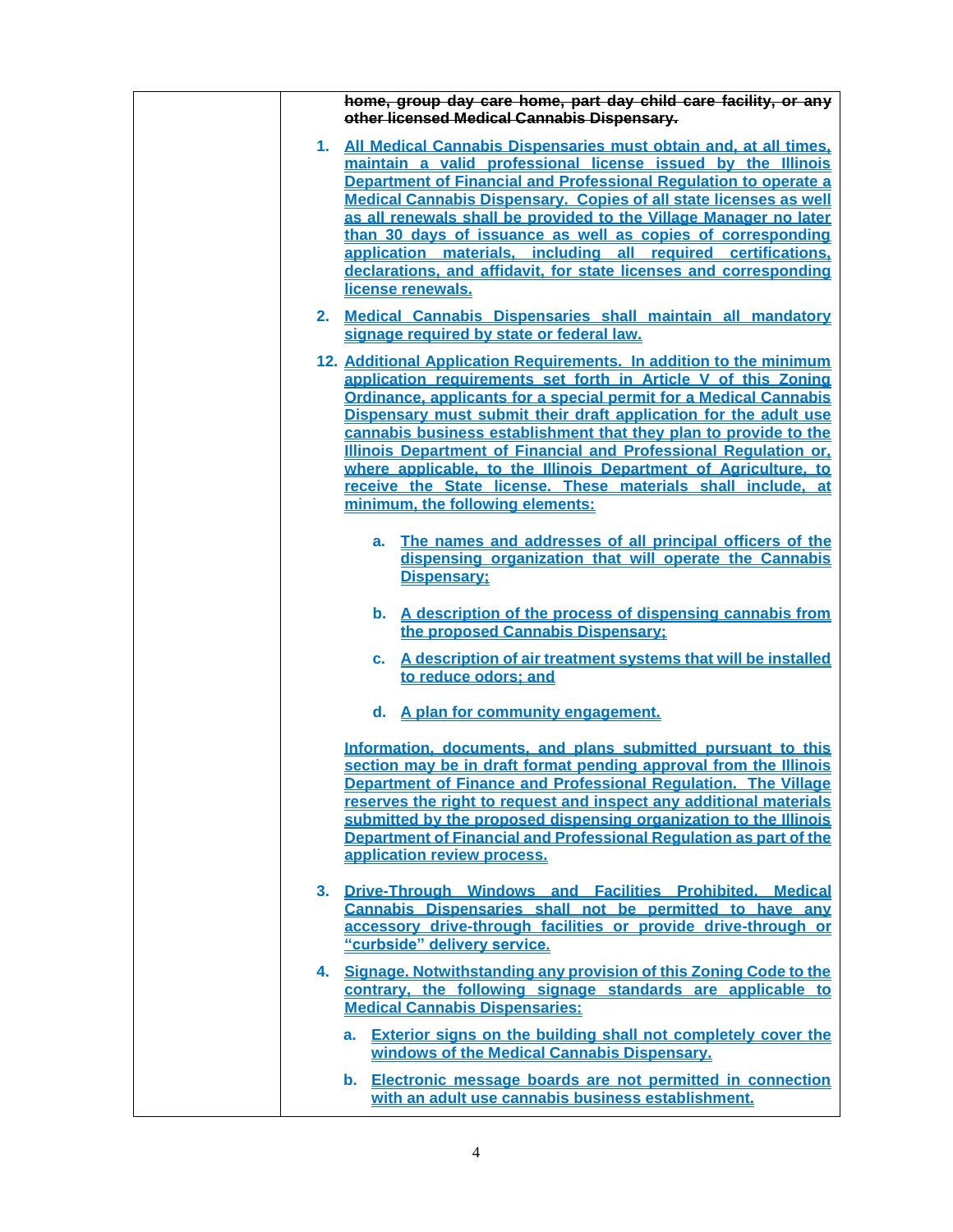| Signage shall not contain cannabis imagery such as cannabis<br>C.<br>leaves, plants, smoke, paraphernalia, or cartoonish imagery<br>oriented toward youth, or language referencing cannabis.                                                                                                                                                                              |
|---------------------------------------------------------------------------------------------------------------------------------------------------------------------------------------------------------------------------------------------------------------------------------------------------------------------------------------------------------------------------|
| d. The special permit ordinance authorizing the Medical Cannabis<br>Dispensary shall include a signage plan depicting the allowed<br>exterior signs for the dispensary.                                                                                                                                                                                                   |
| 5. Security and Video Surveillance. Each Medical Cannabis<br>Dispensary must install and maintain in good working order<br>security, video surveillance, and inventory protection and control<br>systems: (a) as required by applicable state laws and regulations;<br>and (b) in conformance with a security plan approved in advance<br>by the Village Chief of Police. |
| 6. Lighting. All interior, exterior and site lighting for Medical<br>Cannabis Dispensaries must be installed and maintained in good<br>working order and of sufficient wattage for security cameras and<br>the safety of customers and employees.                                                                                                                         |
| 7. On-Site Conduct.<br>e. Loitering is prohibited on any zoning lot used as a Medical                                                                                                                                                                                                                                                                                     |
| Cannabis Dispensary including all accessory parking lots.<br>f. It shall be prohibited to smoke, inhale or consume cannabis<br>products within Medical Cannabis Dispensary, in any<br>accessory parking lot, or anywhere on the zoning lot of such<br>dispensary.                                                                                                         |
| 8. No person under the age of 21 may be permitted within any Medical<br>Cannabis Dispensary, except as authorized by state law.                                                                                                                                                                                                                                           |
| 9. Hours of Operation. Medical Cannabis Dispensaries shall operate<br>only between 7:00 a.m. and 10:00 p.m.                                                                                                                                                                                                                                                               |
| 10. Restricted Locations. No Medical Cannabis Dispensary shall be<br>located on any lot that is:                                                                                                                                                                                                                                                                          |
| g. Less than 1,500 feet from any other existing and operating<br>Medical Cannabis Dispensary or Adult Use Cannabis<br>Dispensary, including those located outside of the corporate<br>limits of the Village of Northbrook.                                                                                                                                                |
| h. Less than 250 feet from any lot used for a pre-existing public<br>or private preschool or elementary or secondary school or day<br>care center, day care home, group day care home, or part day<br>child care facility.                                                                                                                                                |
| <b>Located within the Village Green Overlay District.</b><br>i.                                                                                                                                                                                                                                                                                                           |

D. Subsection D of the use table, entitled "Manufacturing," in Section 7-102, entitled "**Permitted, Uses, Conditional Uses, and Special Permit Uses**" of Article VII, entitled "**Industrial Districts**" shall be amended to add the following uses:

| <b>VILLAGE SIC</b><br><b>CODE</b> | <b>DESCRIPTIVE TEXT</b>                    | <b>ICS</b> | $\mathsf{L}^{\bullet}$ |  |
|-----------------------------------|--------------------------------------------|------------|------------------------|--|
| 2834.01                           | <b>Medical</b> Cannabis Cultivation Center |            | e                      |  |
| 2834.02                           | <b>Cannabis Craft Grower</b>               |            |                        |  |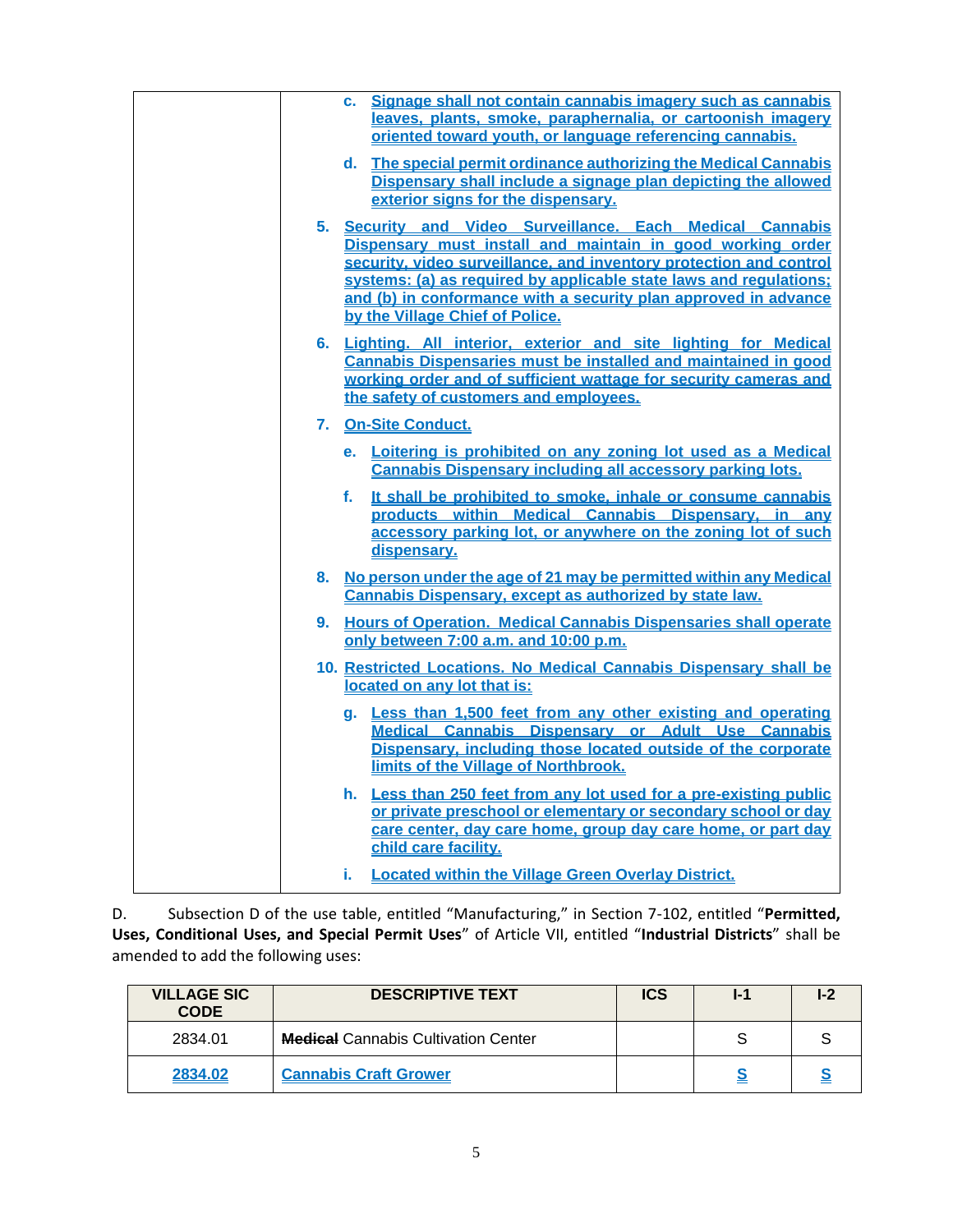| 2834.03 | <b>Cannabis Infuser</b>   |  |  |
|---------|---------------------------|--|--|
| 2834.04 | <b>Cannabis Processor</b> |  |  |

E. Section 7-105, entitled "Specific Approval Criteria for Conditional Uses and Special Permit Uses," of Article VII, entitled "Industrial Districts," and the remainder of Section 7-105 shall be amended as follows:

|                                   | SPECIFIC APPROVAL CRITERIA FOR CONDITIONAL USES AND SPECIAL PERMIT USES                                                                                                                                                                                                                                                                                                                                                                                                                                                                                    |  |
|-----------------------------------|------------------------------------------------------------------------------------------------------------------------------------------------------------------------------------------------------------------------------------------------------------------------------------------------------------------------------------------------------------------------------------------------------------------------------------------------------------------------------------------------------------------------------------------------------------|--|
| <b>VILLAGE</b><br><b>SIC CODE</b> | <b>DESCRIPTIVE TEXT</b>                                                                                                                                                                                                                                                                                                                                                                                                                                                                                                                                    |  |
| А.                                | <b>MANUFACTURING</b>                                                                                                                                                                                                                                                                                                                                                                                                                                                                                                                                       |  |
| 2834.01                           | <b>Medical</b> Cannabis Cultivation Center                                                                                                                                                                                                                                                                                                                                                                                                                                                                                                                 |  |
|                                   | 1. All Medical Cannabis Cultivation Centers must obtain and, at all times, maintain<br>a valid professional license issued by the Illinois Department of Agriculture to<br>operate a medical cannabis cultivation center. Copies of all state licenses as well<br>as all renewals shall be provided to the Village Manager no later than 30 days of<br>issuance as well as copies of corresponding application materials, including all<br>required certifications, declarations, and affidavit, for state licenses and<br>corresponding license renewals. |  |
|                                   | 2. Medical-Cannabis Cultivation Centers shall maintain all mandatory signage,<br>security and nuisance control measures required by Village, state or federal<br>law.                                                                                                                                                                                                                                                                                                                                                                                      |  |
|                                   | 3. No <b>Medical</b> Cannabis Cultivation Center may be located within 2,500 feet of the<br>property line of a pre-existing public or private preschool or elementary or<br>secondary school or day care center, day care home, group day care home, part<br>day child care facility, any area zoned for residential use, or any other Medical<br><b>Cannabis Cultivation Center.</b>                                                                                                                                                                      |  |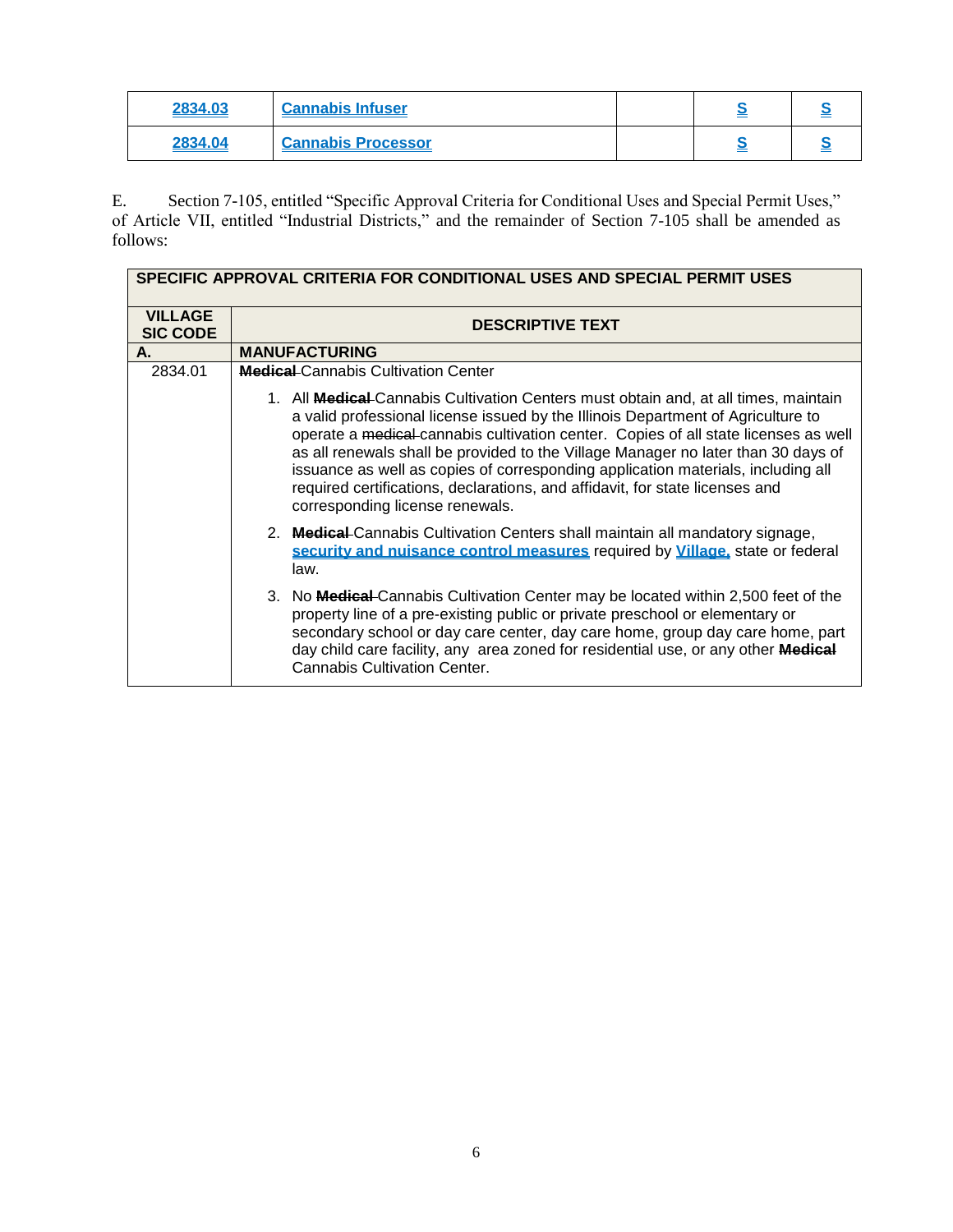| 2834.02            | <b>Cannabis Craft Grower, Cannabis Processor and Cannabis Infuser</b>                                                                                                                                                                                                                                                                                                                                                                                                                                                                                                                                                                                                                             |
|--------------------|---------------------------------------------------------------------------------------------------------------------------------------------------------------------------------------------------------------------------------------------------------------------------------------------------------------------------------------------------------------------------------------------------------------------------------------------------------------------------------------------------------------------------------------------------------------------------------------------------------------------------------------------------------------------------------------------------|
| 2834.03<br>2834.04 | <b>Cannabis Craft Growers, Processors, and Infusers must obtain and, at all</b><br>times, maintain a valid professional license issued by the Illinois Department<br>of Agriculture to operate such a facility. Copies of all state licenses as well<br>as all renewals shall be provided to the Village Manager no later than 30 days<br>of issuance as well as copies of corresponding application materials,<br>including all required certifications, declarations, and affidavit, for state<br>licenses and corresponding license renewals.<br>2. Cannabis Craft Growers, Processors, and Infusers shall maintain all<br>mandatory signage, security measures, and nuisance and odor control |
|                    | measures required by Village, state or federal law.<br>3. No Cannabis Craft Grower, Processor, or Infuser shall be located on any lot<br><u>that is less than 500 feet from any lot used for a pre-existing public or private</u><br>preschool or elementary or secondary school or day care center, day care<br>home, group day care home, or part day child care facility.<br>Notwithstanding any provision of this Zoning Code to the contrary, no<br>4.<br><b>Cannabis Craft Grower, Processor, or Infuser shall be authorized to have</b><br>any accessory retail sales of products or sale of overstock goods or<br><u>products.</u>                                                        |

F. Section 12-206, entitled "Definitions," of Article XII, entitled "Application and Interpretation," shall be amended by revising and adding the following definitions in alphabetical order:

**ADULT USE CANNABIS DISPENSARY. A facility operated by an organization or business that is registered by the Illinois Department of Financial and Professional Regulation or successor to acquire cannabis from a cultivation center, craft grower, processing organization, or another dispensary for the purpose of selling or dispensing cannabis, cannabis-infused products, cannabis seeds, paraphernalia, or related supplies and educational materials to purchasers or to qualified medical cannabis patients and caregivers, including a registered medical cannabis organization as defined in the Compassionate Use of Medical Cannabis Pilot Program Act or its successor Act.**

**MEDICAL** CANNABIS CULTIVATION CENTER. A facility licensed by the Illinois Department of Agriculture to cultivate, process, transport, and perform other similar activities to provide cannabis and cannibals-infused products to cannabis business establishments.

**CANNABIS BUSINESS ESTABLISHMENT. An establishment that operates pursuant to a licensed issued by the State of Illinois as a cannabis craft grower, cannabis cultivation center, cannabis dispensary, cannabis infuser, cannabis processor, or a combination of two or more of the aforementioned uses.**

**CANNABIS CRAFT GROWER. A facility licensed by the Illinois Department of Agriculture to cultivate, dry, cure and package cannabis and perform other similar activities to make cannabis available for sale at an authorized cannabis dispensary or use by a cannabis processor. The maximum allowable size of a cannabis craft grower shall comply with the Illinois Cannabis Regulation and Tax Act.** 

**CANNABIS INFUSER OR INFUSER ORGANIZATION. A facility licensed by the Illinois Department of Agriculture that directly incorporates cannabis or cannabis concentrate to produce cannabis-infused products.** 

**CANNABIS PROCESSOR OR PROCESSING ORGANIZATION. A facility licensed by the Illinois Department of Agriculture that extracts constituent chemicals or compounds to produce cannabis concentrate into a resin, oil, or other form.**